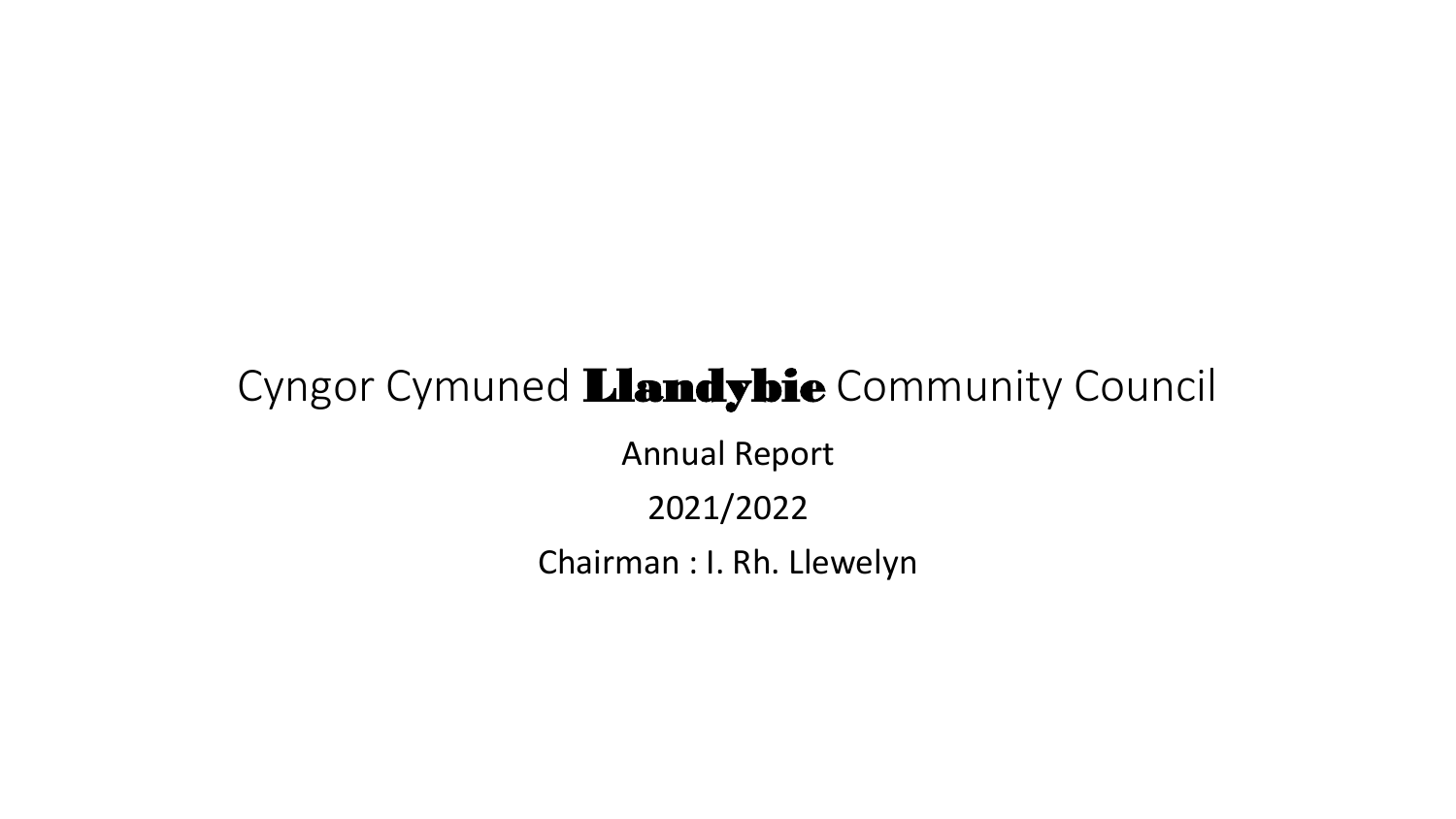### Chairman's Introduction

I have been honoured to act as Chairman for Llandybie Community Council during 2021/2022. We have continued to experience very difficult times with the impact of Covid remaining a key part of everyone's lives during the year. Recent easing of restrictions is helping everyone get back to a sense of normality and I can only hope that we see continued improvements over the next few months. During the year, the Council have met virtually for most of the year, but there was a return to face to face meetings in the autumn before yet another return to virtual meetings. Moving forward, the Council will hold its meetings in a hybrid fashion, with Councillors and members of the public able to attend either in person at the Chamber, or online. I see this as a positive improvement in allowing easier accessibility for all.

The work of the Council has continued during the crisis and I am delighted to report that following a local consultation in Penygroes with the police and public , a new CCTV system was installed at Penygroes park. The service level agreement with Carmarthenshire County Council for grass cutting , litter collection, herbicide treatment and hedge cutting at the parks has ensured that our 11 parks are maintained and cleaned to a very good standard. However, the Council is well aware of the need to keep improving the facilities and I am delighted to report that it has agreed to improve the small park at Bonllwyn during the next financial year. Annual tree surveys are undertaken with any issues addressed with public safety in mind.

Public conveniences at Llandybie and Penygroes have remained open.

Maintenance of wayside and park seats throughout the area has been completed with new seats ordered to replace many of those which were in a poor state of repair. A programme of annual maintenance will continue to ensure that our stock remains in good order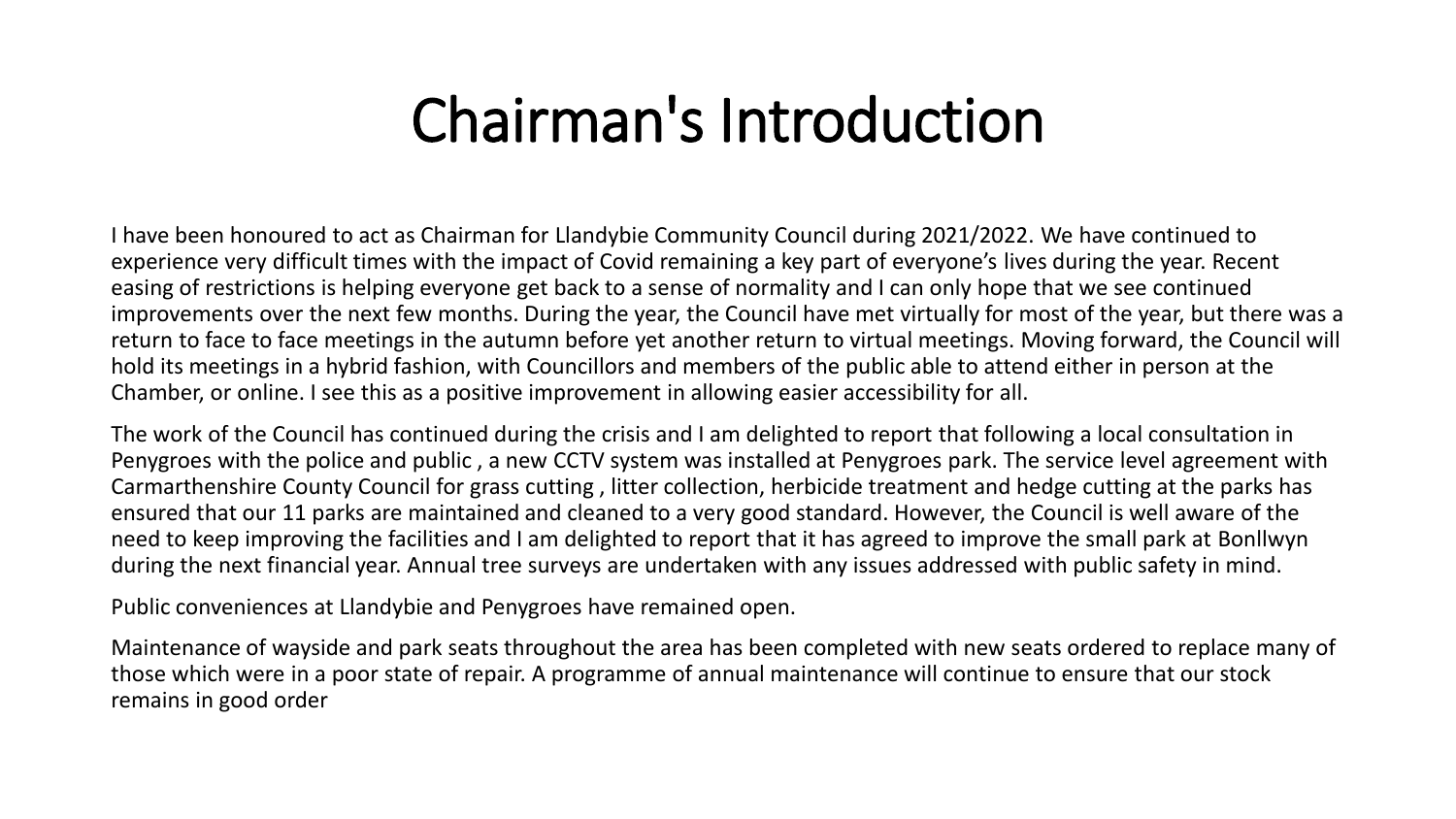### Chairman's Introduction

Local organisations have continued to benefit from grants made available by the Council, and I am deeply indebted to the work of these organisations who have worked so diligently during the pandemic to ensure that our local communities have clubs and organisations to attend as they begin to reopen. My gratitude is extended to those who continue to work across society and our communities including those helping those experiencing challenges in life. Thank you also to the volunteers at our churches and chapels who continue to maintain the graveyards with the help of Council funds.

Footpaths and Rights of Way in the community are maintained through regular grass cutting and hedge trimming across many of the footpaths. It has been good to see that many more people have used our local footpaths over the last two years, and whilst they are ultimately the responsibility of Carmarthenshire County Council, we as a community council have taken responsibility with an annual maintenance programme for some footpaths.

The Community Council now has a duty to publish an annual plan and incorporates a community action plan which complements the work at all levels which is required under the Well Being of Future Generations Act (2015) section 40(1) and links directly to the objectives of the Carmarthenshire Public Services Board and the National Wellbeing Goals.

Thank you all for your support and let me assure you that the Councillors will do all they can to create a bright , vibrant local economy to ensure a future for ourselves and our children

Diolch yn fawr

I RH Llewelyn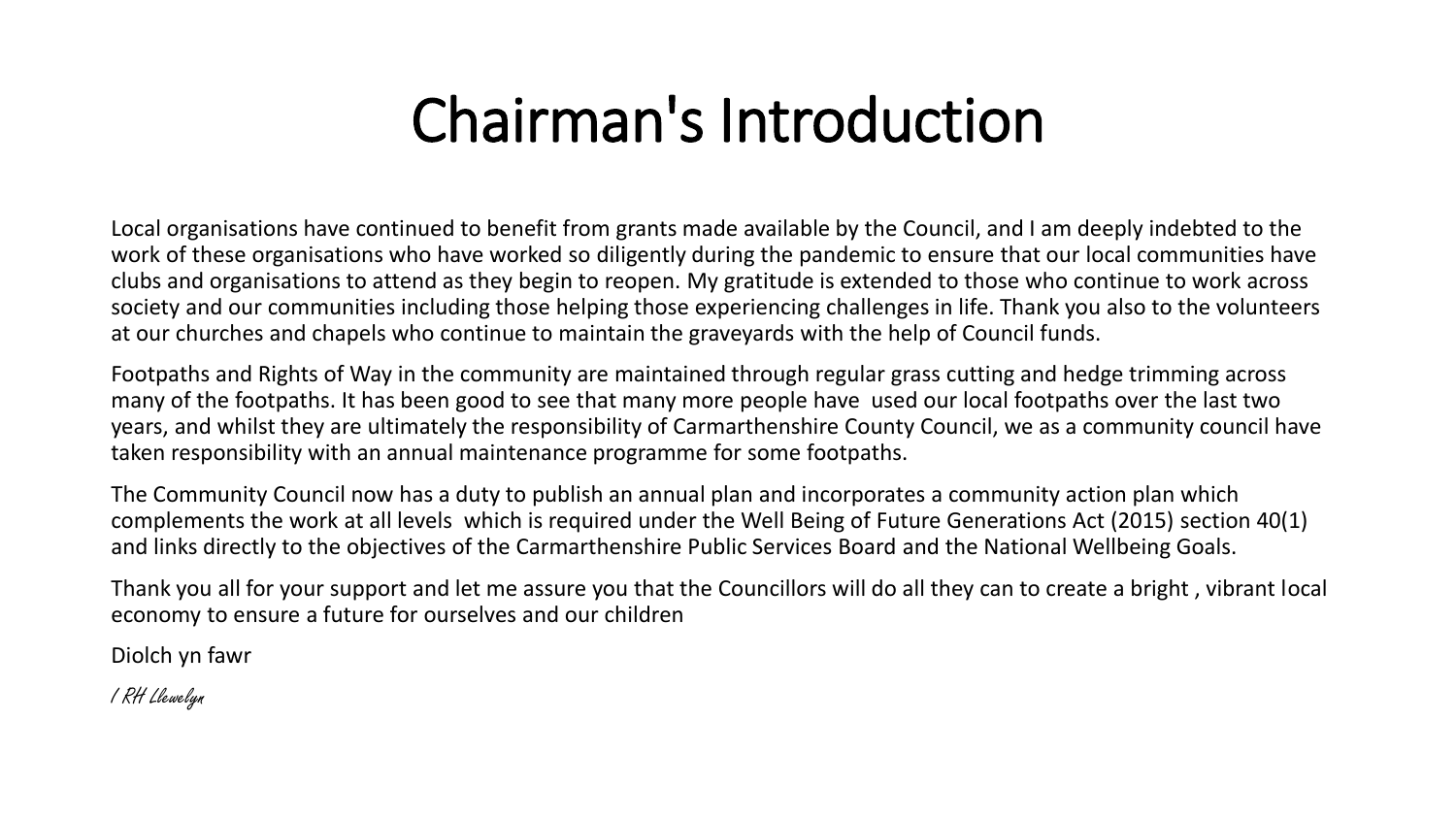### Our preferred way of working

Consider the well being goals at all times

Use our local knowledge for the benefit of our community

Involve local people in local decisions where appropriate

Work with other local organisations

Publish our annual plan on the website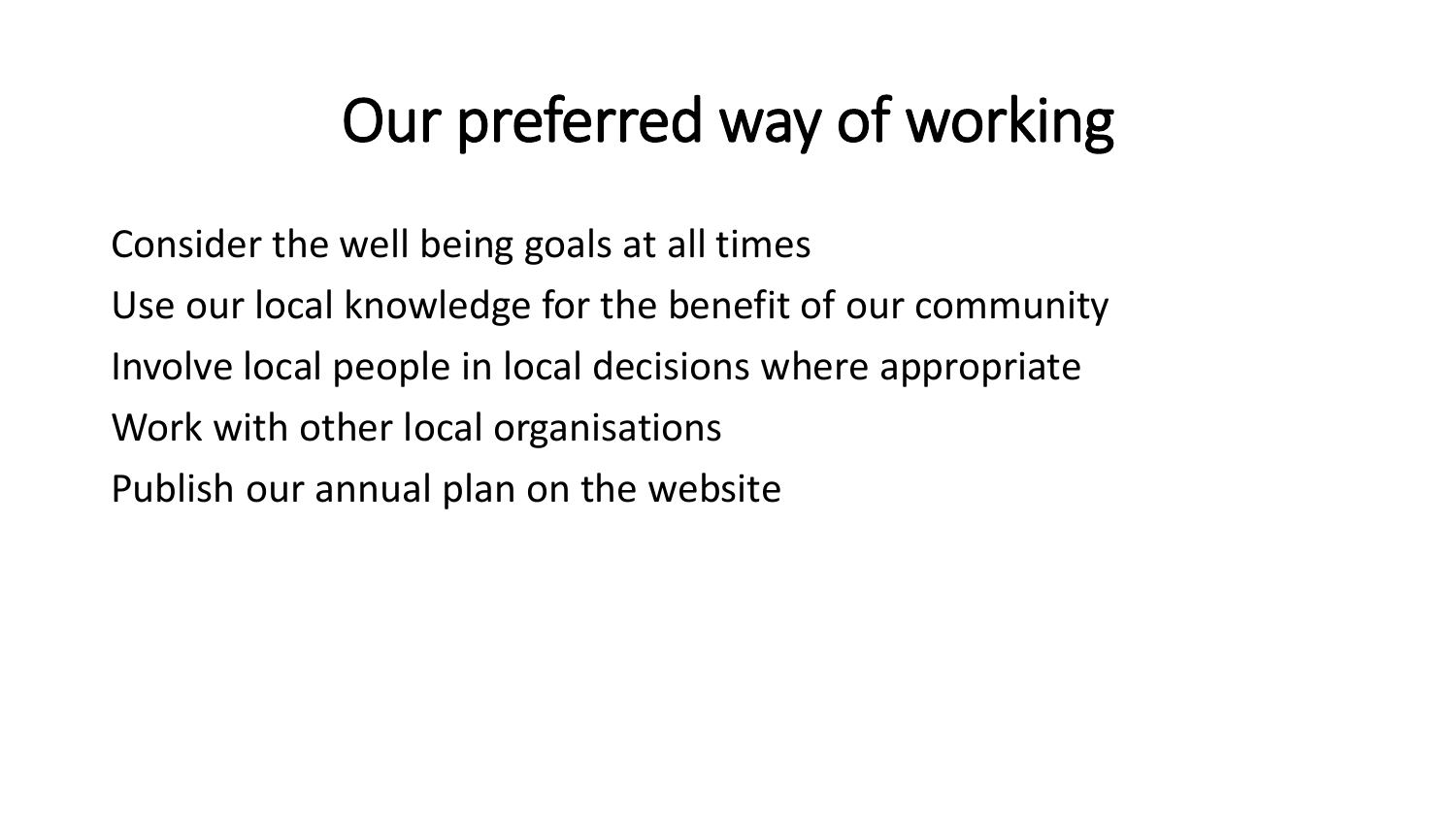### Income and Expenditure

- Llandybie Community Council is funded mainly from a precept paid by local taxpayers. In 2021 /2022 total income was £203,644 ( ex VAT).
- For 2022/2023 it is expected to be £199,975.
- The Band D tax levied in 2022/2023 is £40.34 a reduction from £40.96 - the lowest compared to other neighbouring large Councils.
- No precept increase for the last 5 years
- Expenditure in 2020 /2021 was £205,362 ( ex VAT)
- 1. Parks and Play Area E 62856
- 2. Grants £ 18,931
- 3. Admin/ Salaries £ 76,380
- 4. Community Development £11,099
- 5. Footpaths / lighting / Public Conveniences £ 36096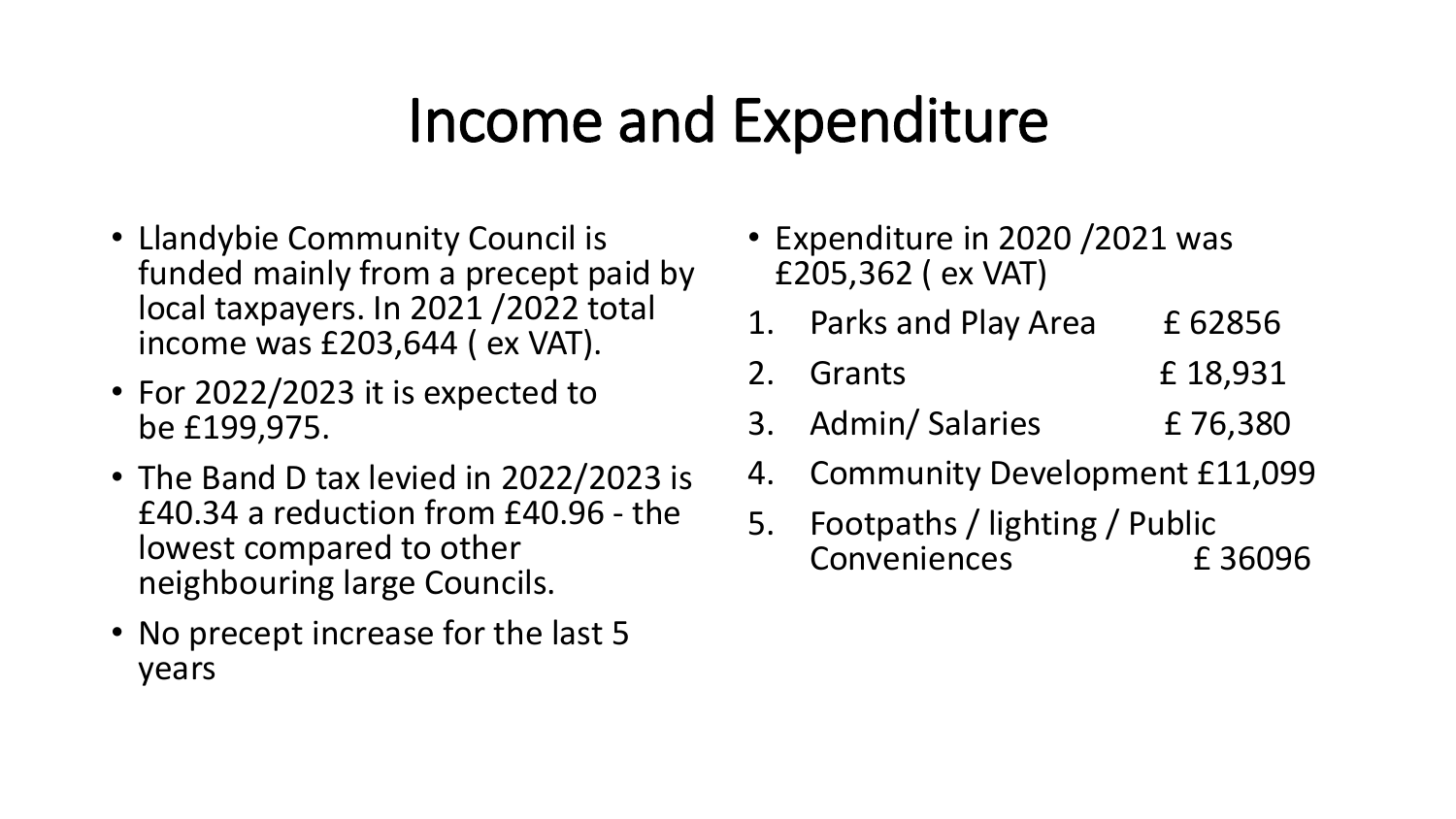### What do we do?

Maintain and improve parks and play areas – some owned by the Council and others maintained on behalf of local village associations.

Maintain a network of local public footpaths.

Wayside seat maintenance and replacement

Support local organisations, clubs, and events with grant support.

Support community facilities with annual grant funding for the village halls.

Help nurture new community groups that help meet local needs.

Encourage local volunteering.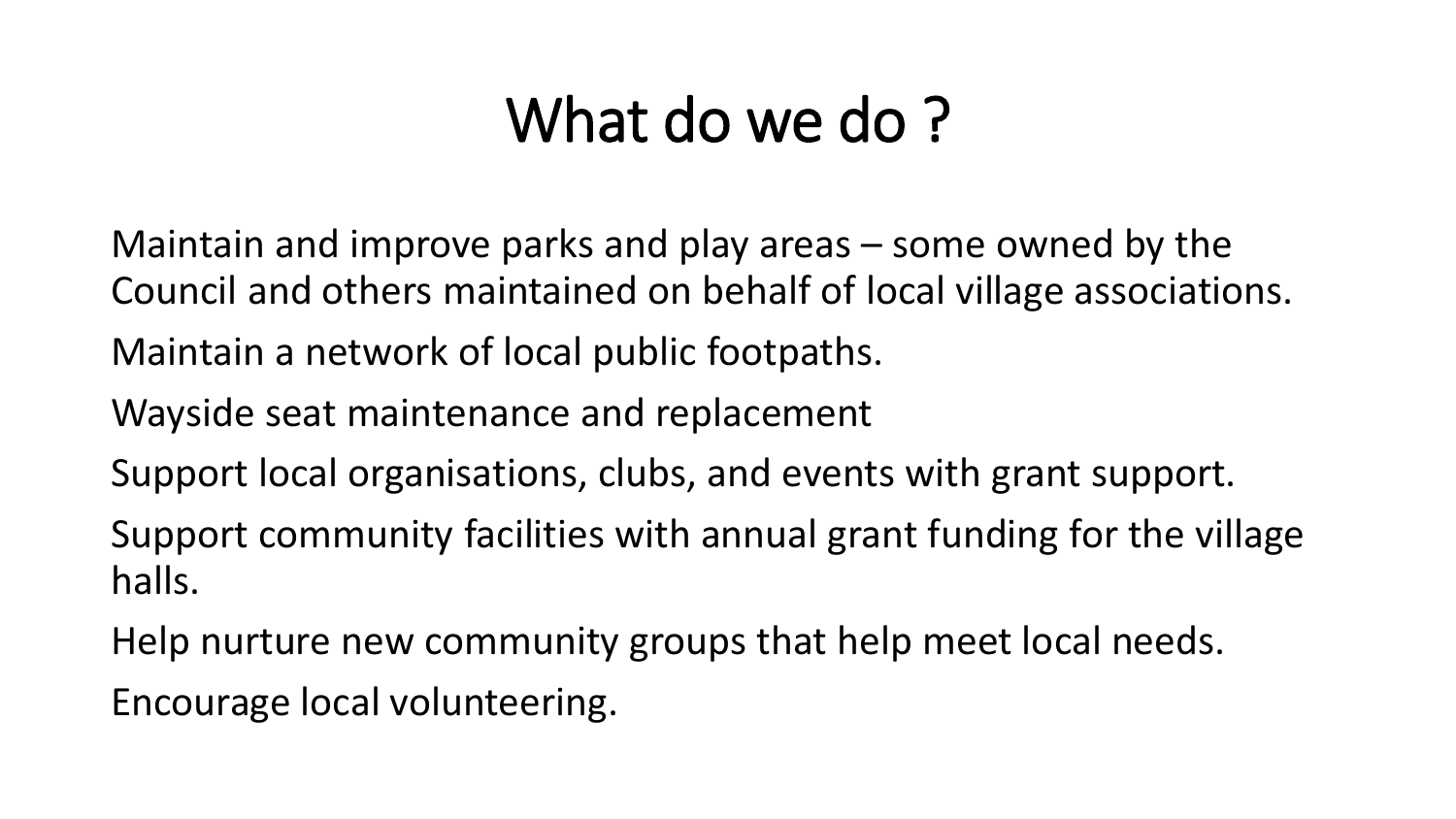### Councillors

#### **Llandybie Ward**

- Cllr Anthony Davies
- Cllr Andrew Evans
- Cllr David Hopkins
- Cllr Anthony Jones
- Cllr Dai Nicholas
- Cllr Emyr Nicholas
- Cllr Bryan Rees

#### **Heol Ddu Ward**

• Cllr. Ian Llewelyn – Chairman

#### **Penygroes Ward**

- Cllr Mrs Janet Collins
- Cllr Mrs Llinos Hindley
- Cllr Mrs Llywela Latham
- Cllr Peter Roberts Vice Chairman
- Cllr Mrs Sian Thomas

#### **Saron Ward**

- Cllr Mrs Karen Davies
- Cllr Mrs Anita Evans
- Cllr Carl Harris
- Cllr Mrs Carey Thomas
- Cllr N Evans ( part of year only)
- Cllr S.J. Roberts ( part of year only)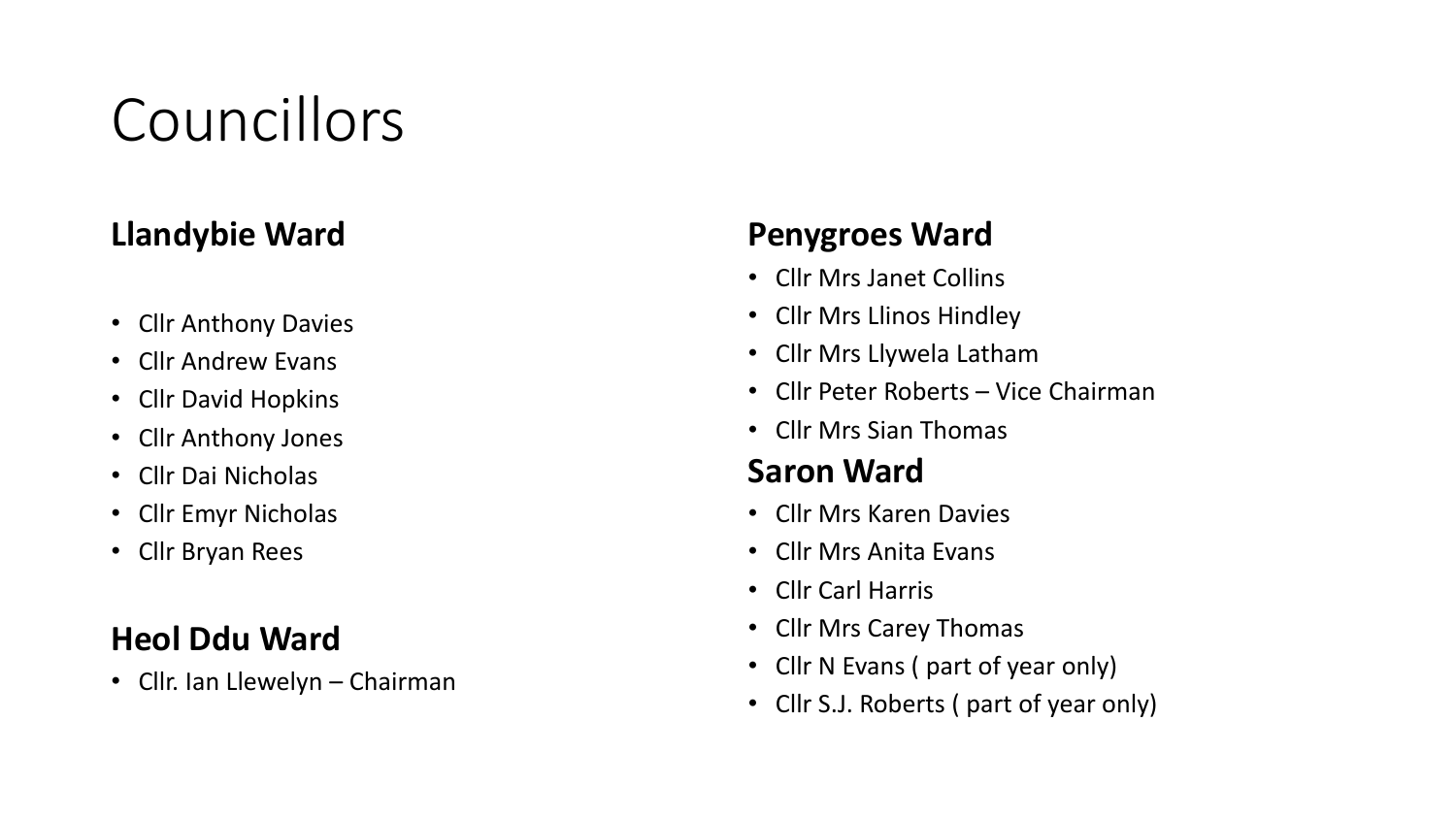### **Staff**

#### **Clerk to the Council and Responsible Financial Officer**

#### **Administration Assistant**

• Stuart Griffith

• Mrs Rhian Thomas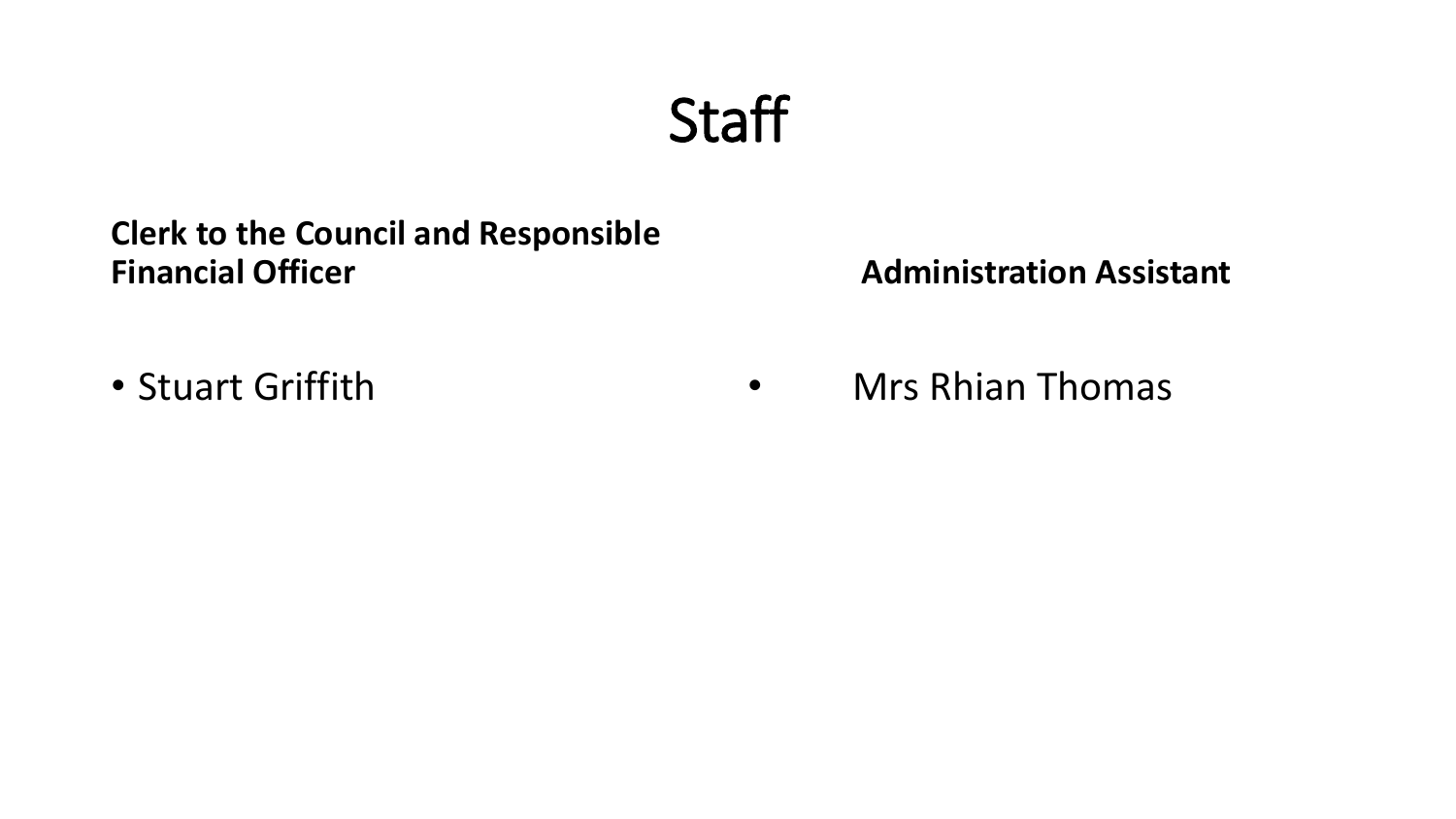# Population (based on no of electors in the ward)

- Llandybie inc Heol Ddu 3316
- Penygroes 2361
- Saron 3415
- TOTAL 9092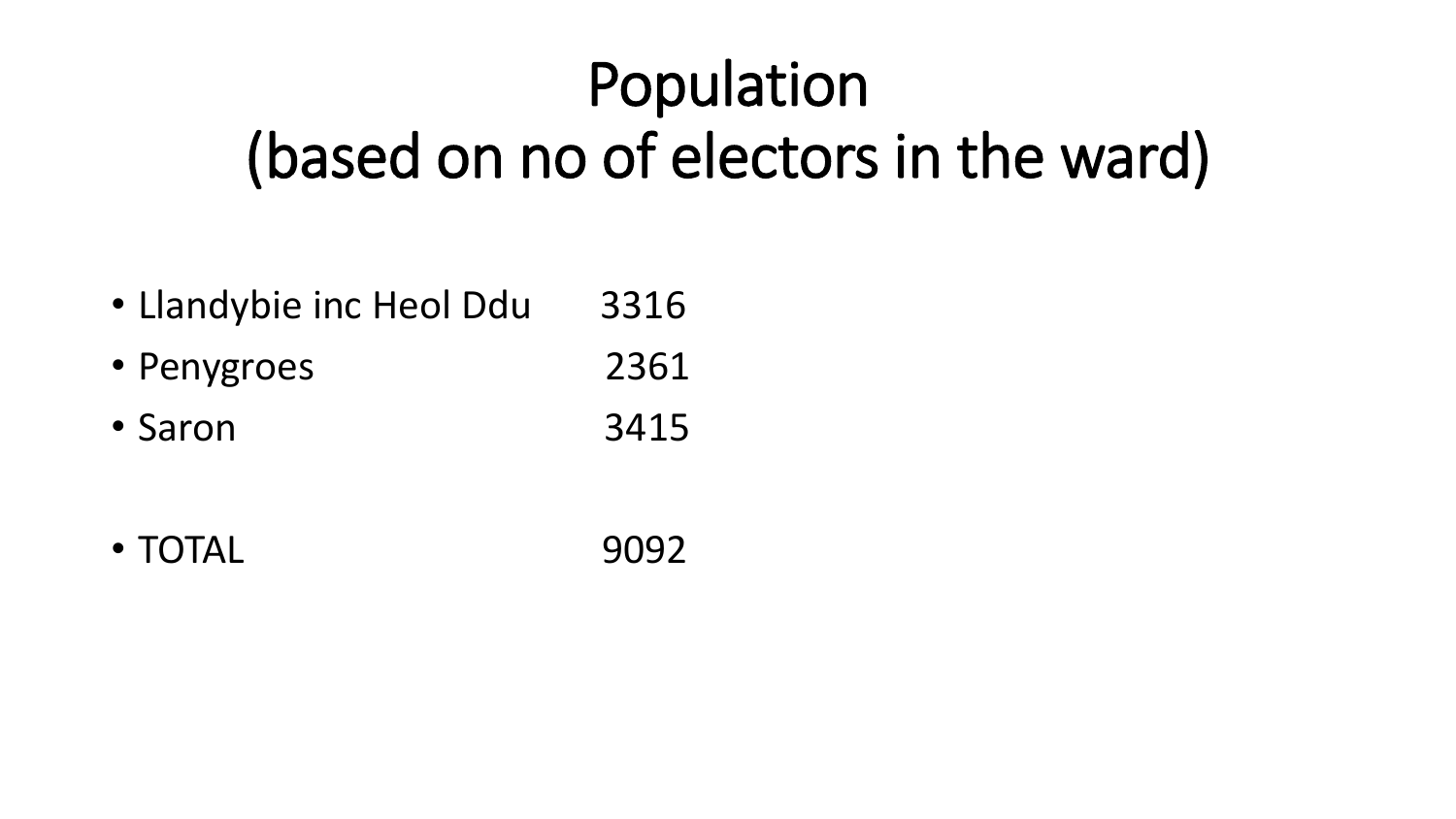### The Council's Vision

To improve everyone's quality of life by providing equal opportunities for all by creating attractive, safe, vibrant, healthy , inclusive and environmentally sustainable communities.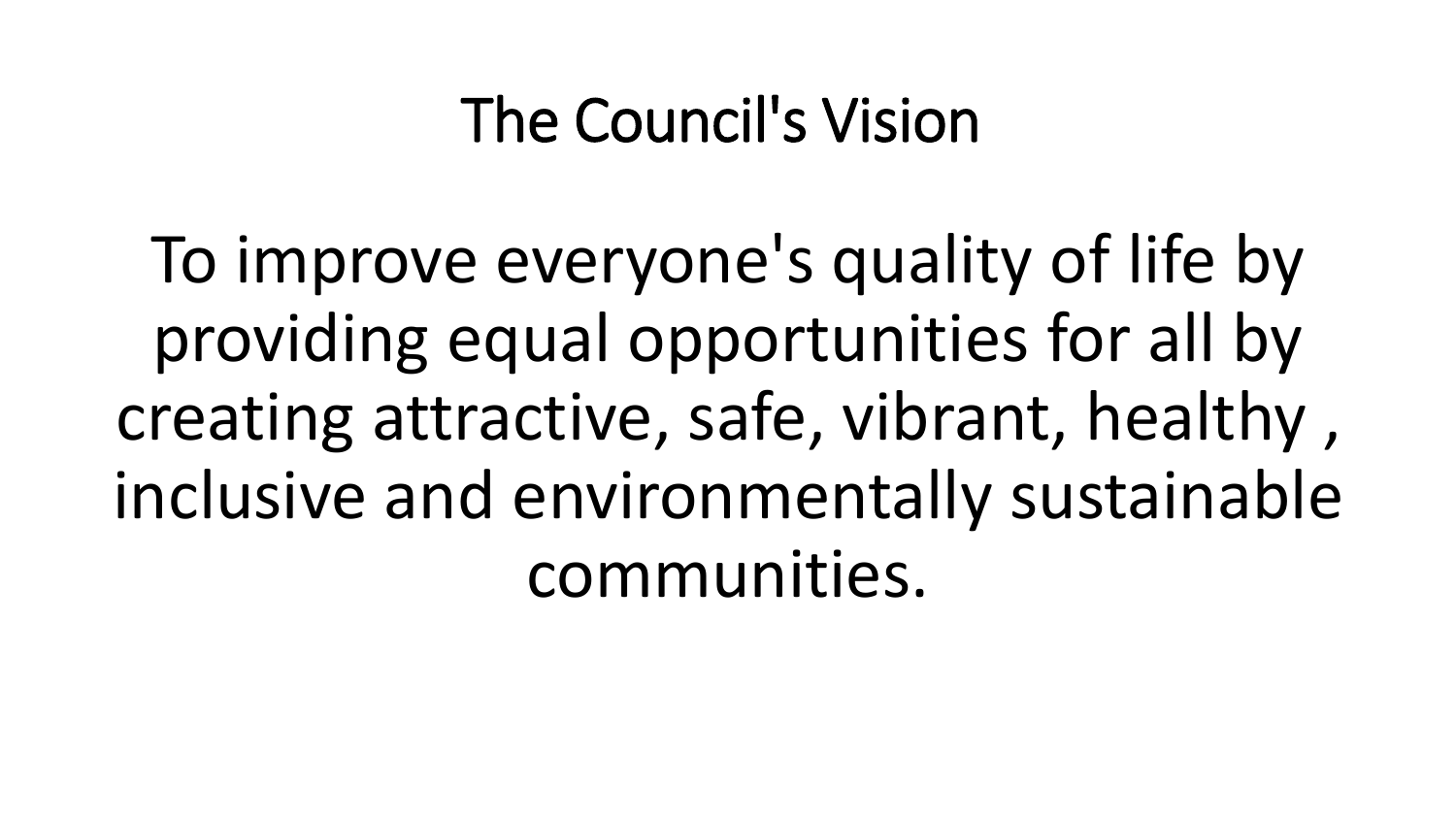### The Council's Objectives

- To consult with our communities
- To encourage environmental sustainability and help reduce climate change
- To preserve and promote the welsh language and culture
- To support our local community organisations
- To improve our parks and play areas
- To create, maintain and improve community facilities
- To contribute to the wellbeing of all residents in compliance with the Wellbeing of Future Generations Act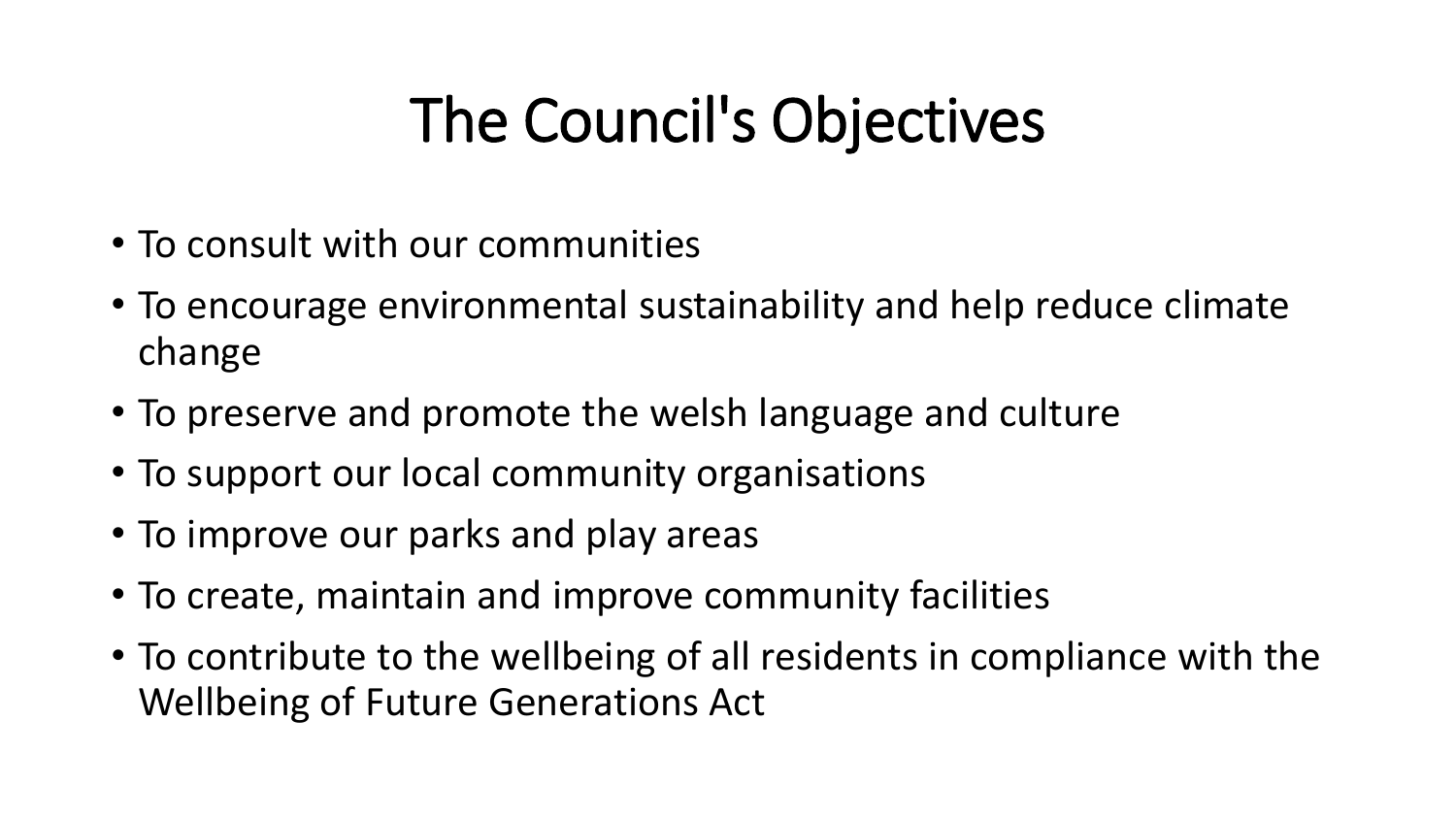### Embedding the Five Ways of Working

#### **Long Term**

**–** balancing short term needs to safeguard the long term

**Prevention** 

**–** of problems occurring or worsening

**-----------------------------**

- The Council has set aside £150k for park repair and replacement
- It is committed to core financial support for all local village halls
- Improved playground equipment since Asset Transfer from **CCC**
- Undertake regular playground inspections

-------------------------------

- Undertake regular maintenance of equipment
- Maintained local footpaths with annual schedule of grass cutting
- Wayside seat maintenance programme
- Continual liaison with County Councillors on local issues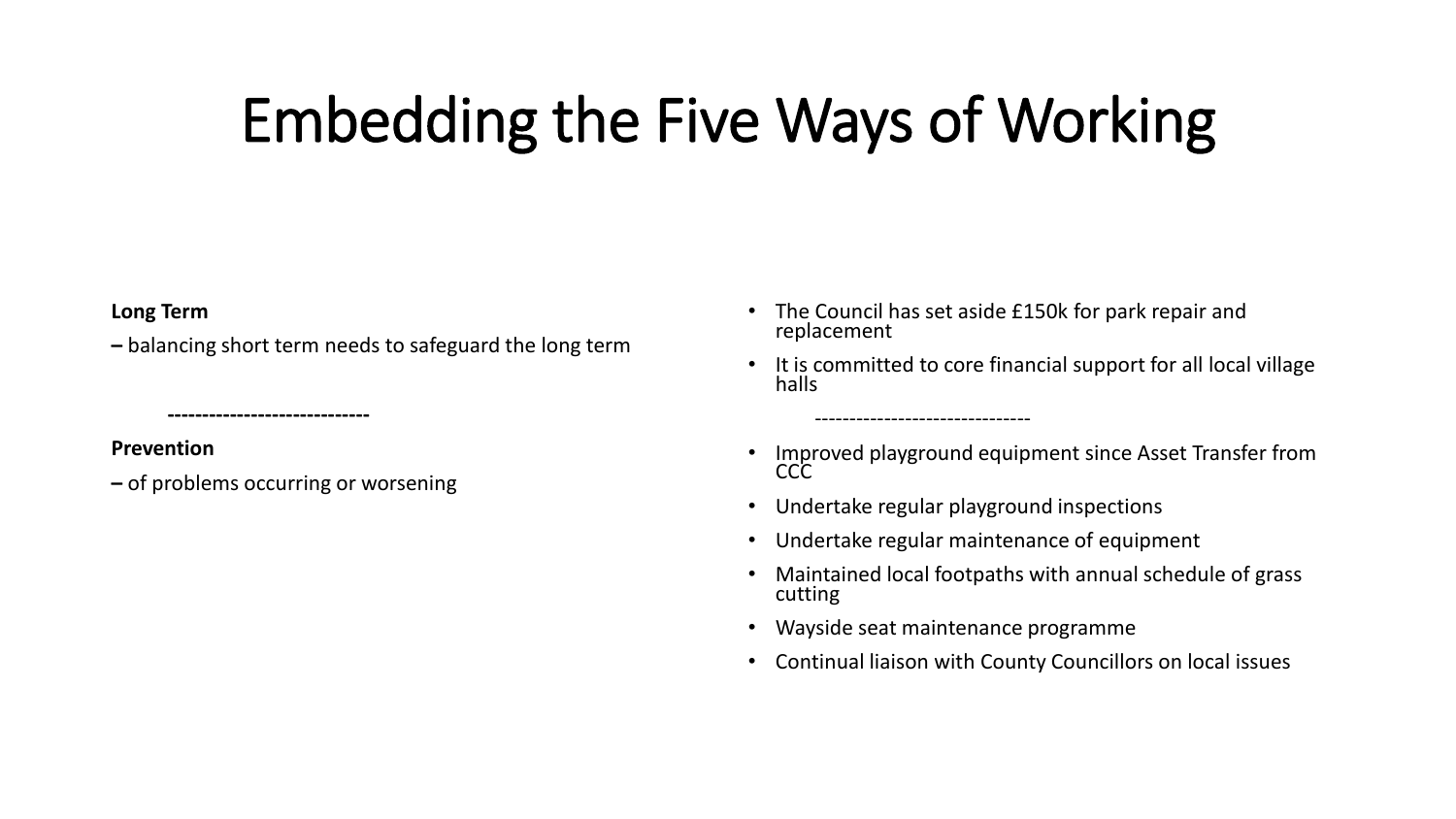## Embedding the Five Ways of Working

- Integration
- impact on other bodies' objectives

- Collaboration
- working together
- We are mindful of the well-being goals and assess the impact of projects against them.
- Clerk regularly attends local West Wales Clerk's meeting and One Voice Wales meetings
- We actively work with other local organisations in order to meet the well-being objectives.
- Actively respond to consultations
- Work with various sporting bodies
- Work with local community groups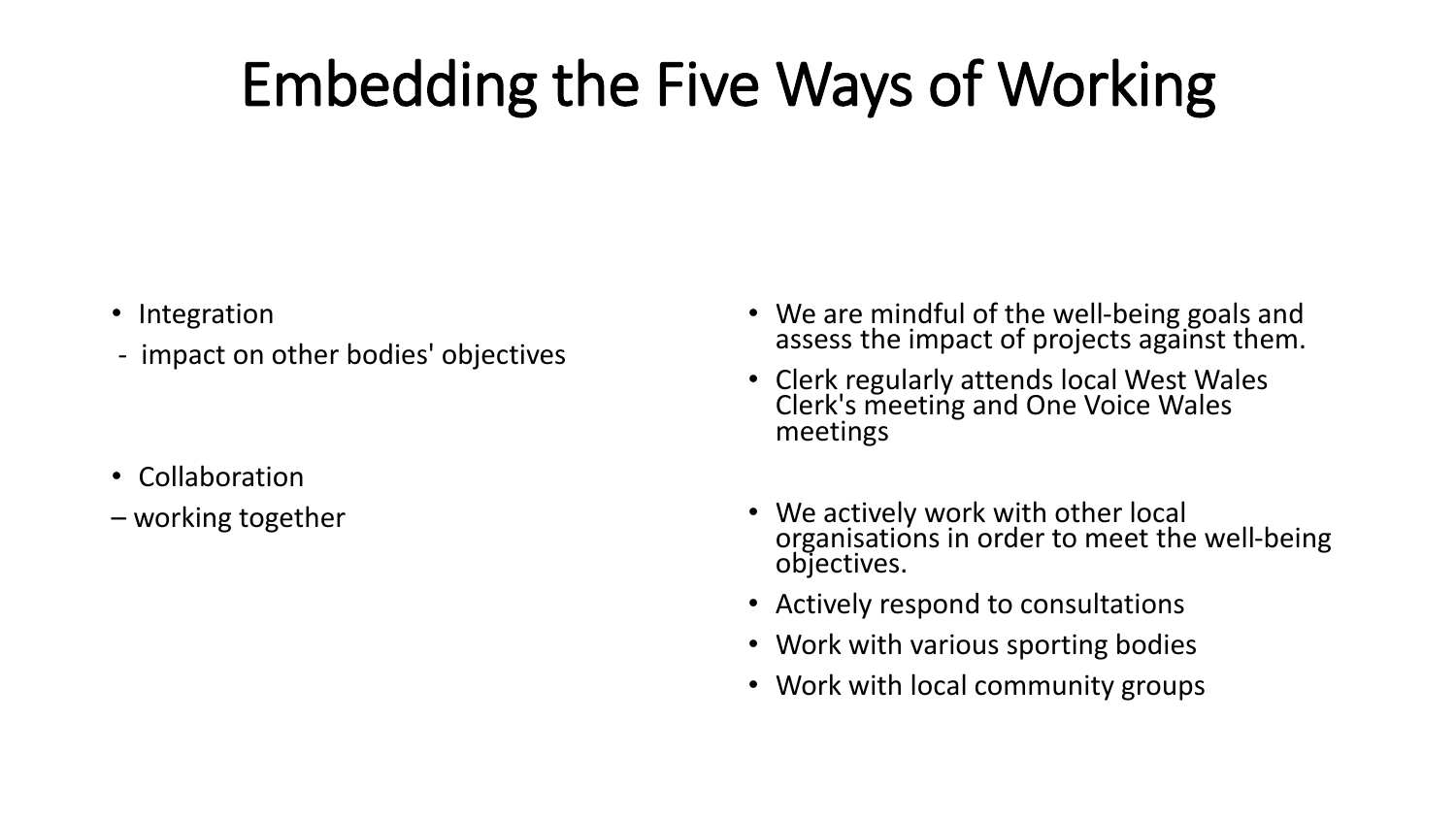### Embedding the Five Ways of Working

- Involvement of other interested people with the diversity to achieve well-being goals.
- We appreciate the importance of involving a wide range of people who have an interest in achieving the well-being goals.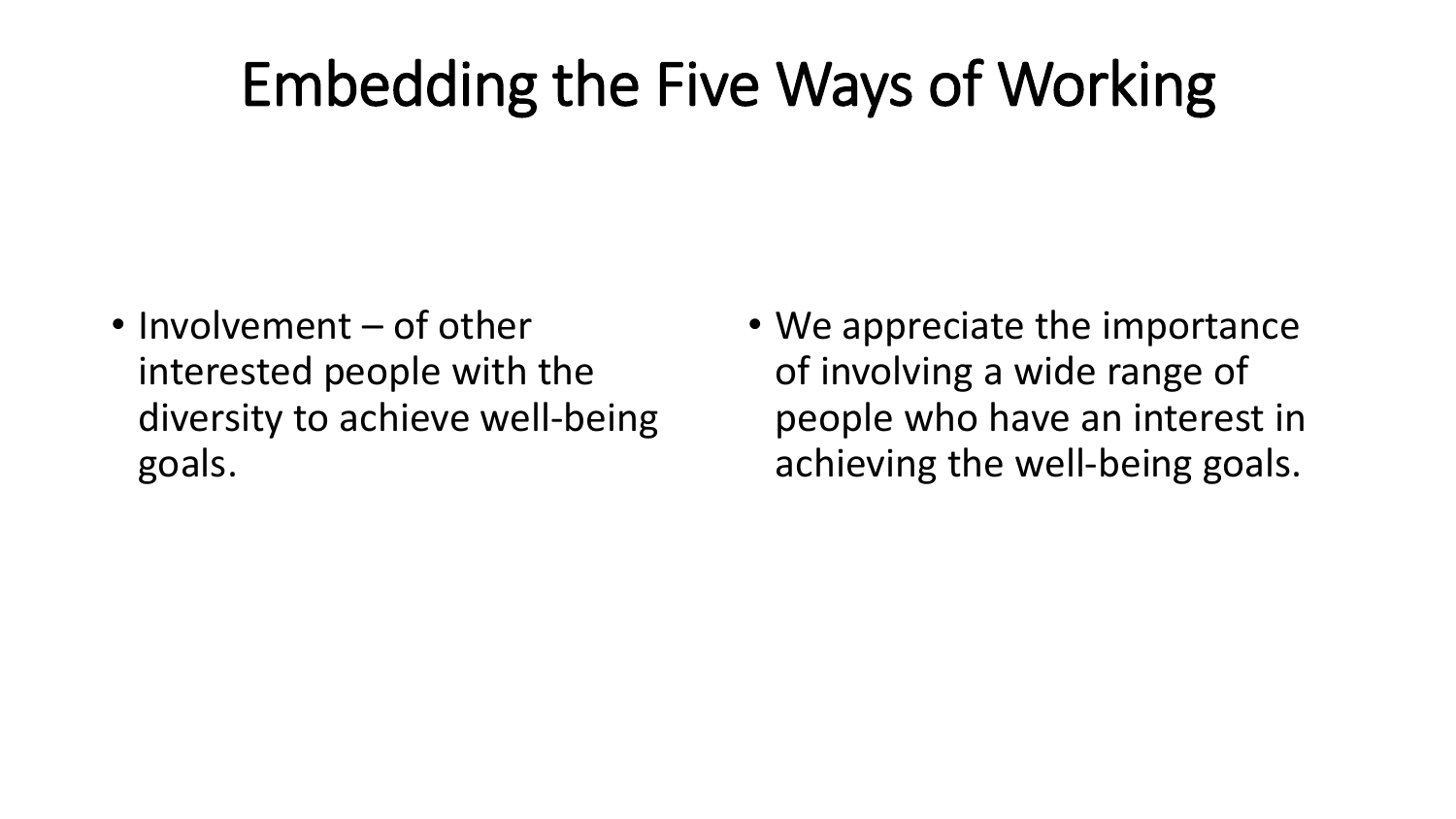### What approach has the council taken to embed the four PSB well-being objectives into its plans ?

- **Healthy Habits** people have a good way of life and make healthy choices about their lives and environment.
- **Early Intervention** people have the right help at the right time.
- **Strong connections** from people, places and organisations that are able to adapt to change.
- **Prosperous People** maximise opportunities across all areas.
- The Council are actively embedding these into its way of working.
- The PBS well-being objectives will be fully reflected in any Community Development Plans.
- We have already listened to our communities' concerns on road safety, play area replacement, CCTV and actively listen on all other areas of concern.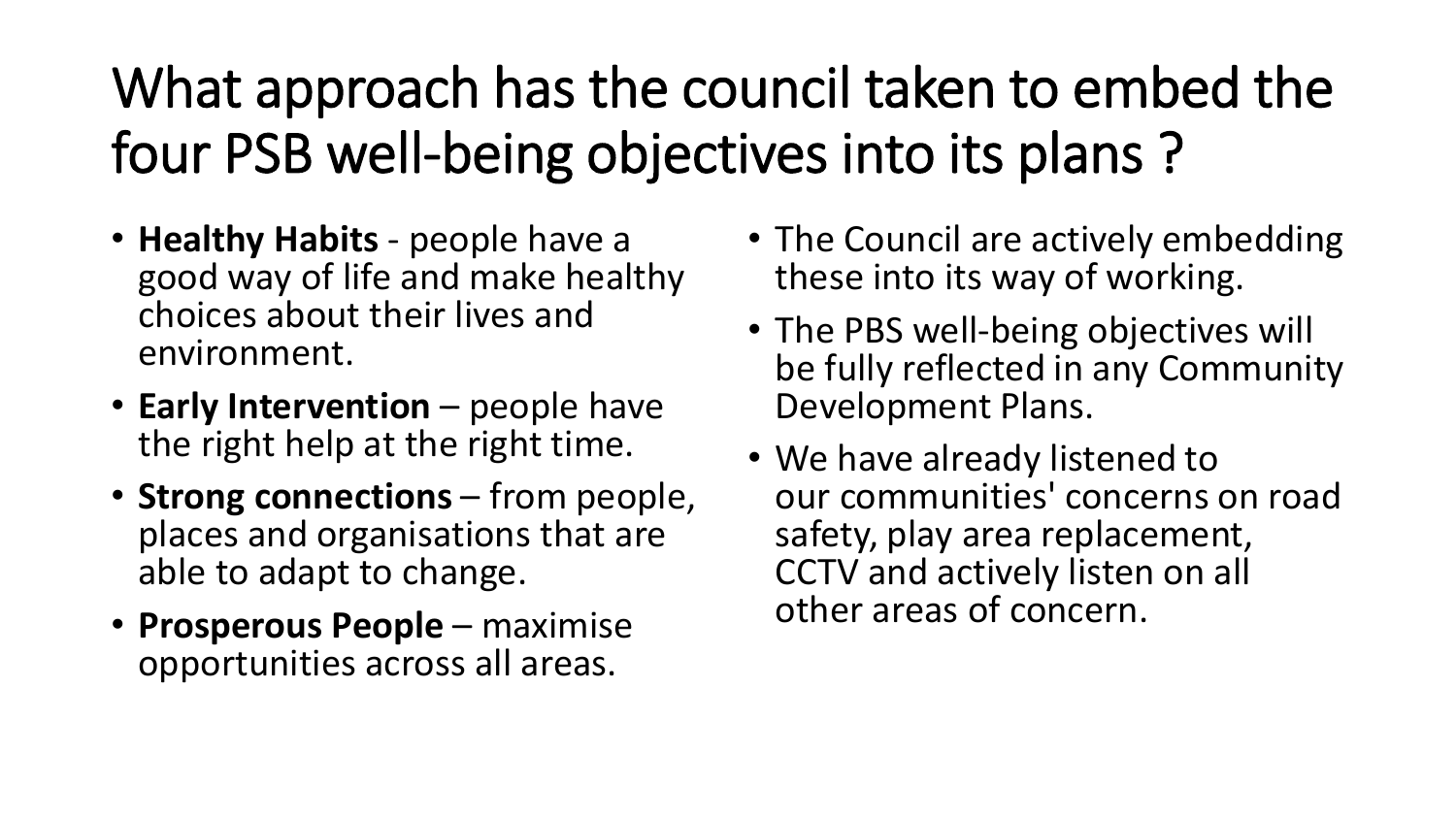What approach has the council taken to embed the national well-being goals into its plans ?

- A Prosperous Wales
- A Resilient Wales
- A Healthier Wales
- A More Equal Wales
- A Wales of Cohesive Communities
- A Wales of Vibrant Culture and ^thriving Welsh Language
- A Globally Responsible Wales
- The Council actively embeds these into its way of working.
- The national goals will be fully reflected in any Community Plans, or work streams/projects (present and future).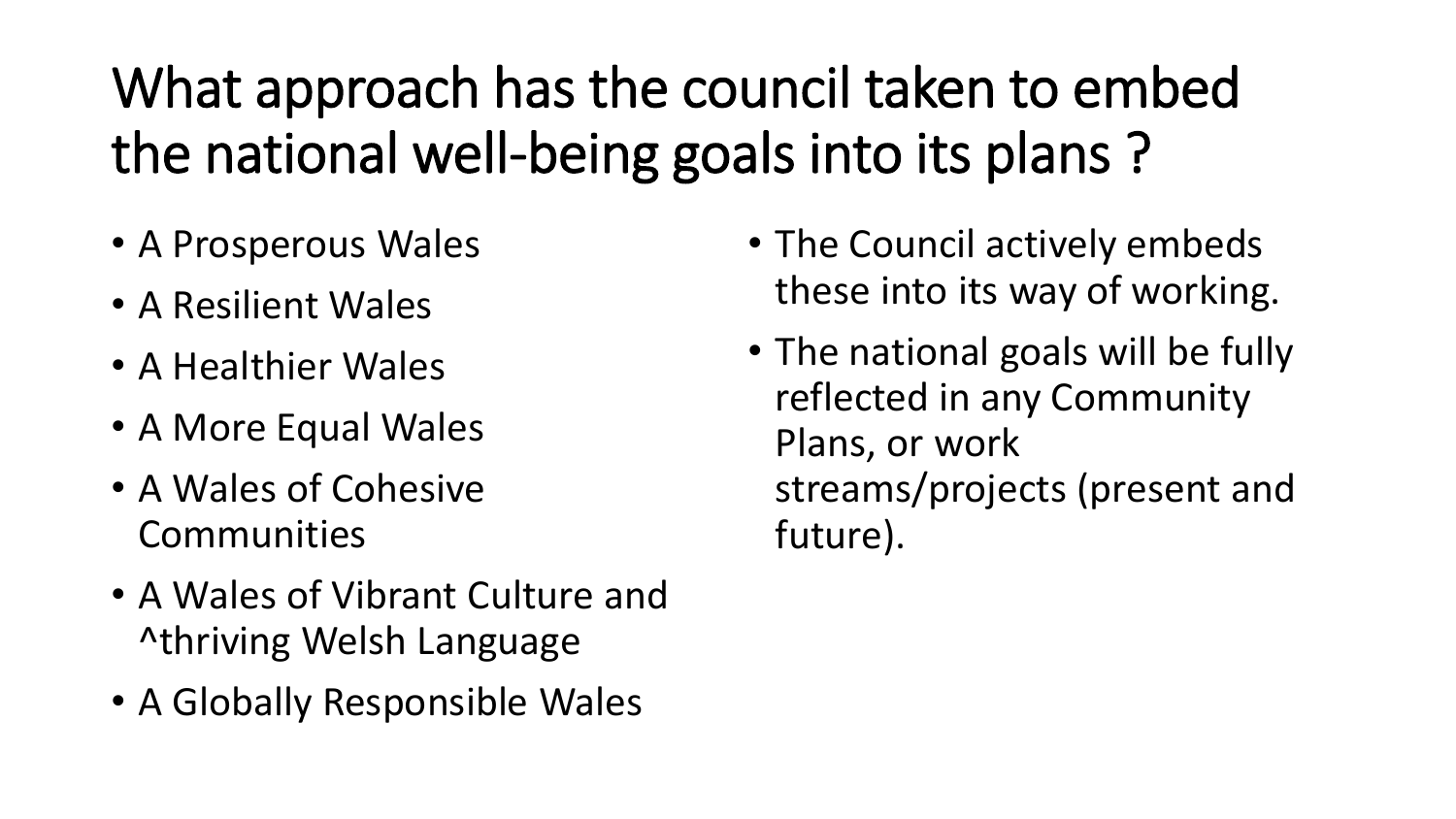#### **Healthy Habits**

- Encouraging Outdoor Play
- Encouraging Sports

- The Council has invested heavily in play equipment since taking them over on Asset Transfer. This has increased the opportunity for safe, active play in our area.
- The Council monitors playground safety with regular inspections which identifies works required and monitors progress of these works.
- Helps support Multi Use Games Areas and supports local sporting clubs with grant aid for the junior sections and with ground maintenance.
- The tennis courts and bowling green at Llandybie are maintained to a very high standard.
- Grant support has been provided to Saron Juniors FC,Penybanc RFC Juniors and Penygroes RFC specifically for ground improvements.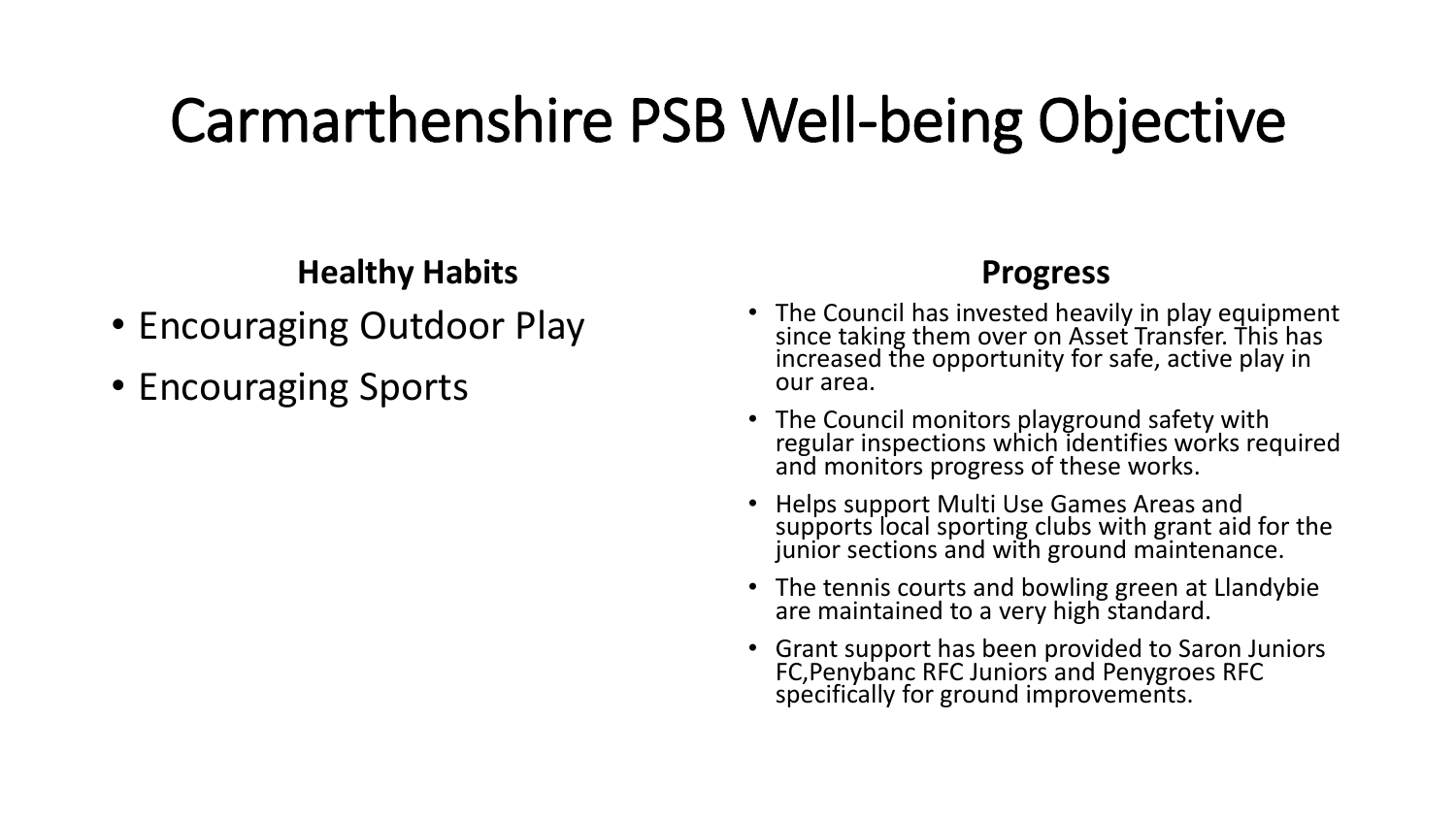#### **Early Intervention**

• Website

- Play Areas
- 
- Local Organisations grant aid
- Support for organisations supporting children and young people

- Fully functional bilingual website which has been upgraded during 2020 to make it accessible to all. Council and community news added.
- See above encourages outdoor play and learning from an early age.
- Grant requests considered twice per annum with presentation evening for the successful organisations.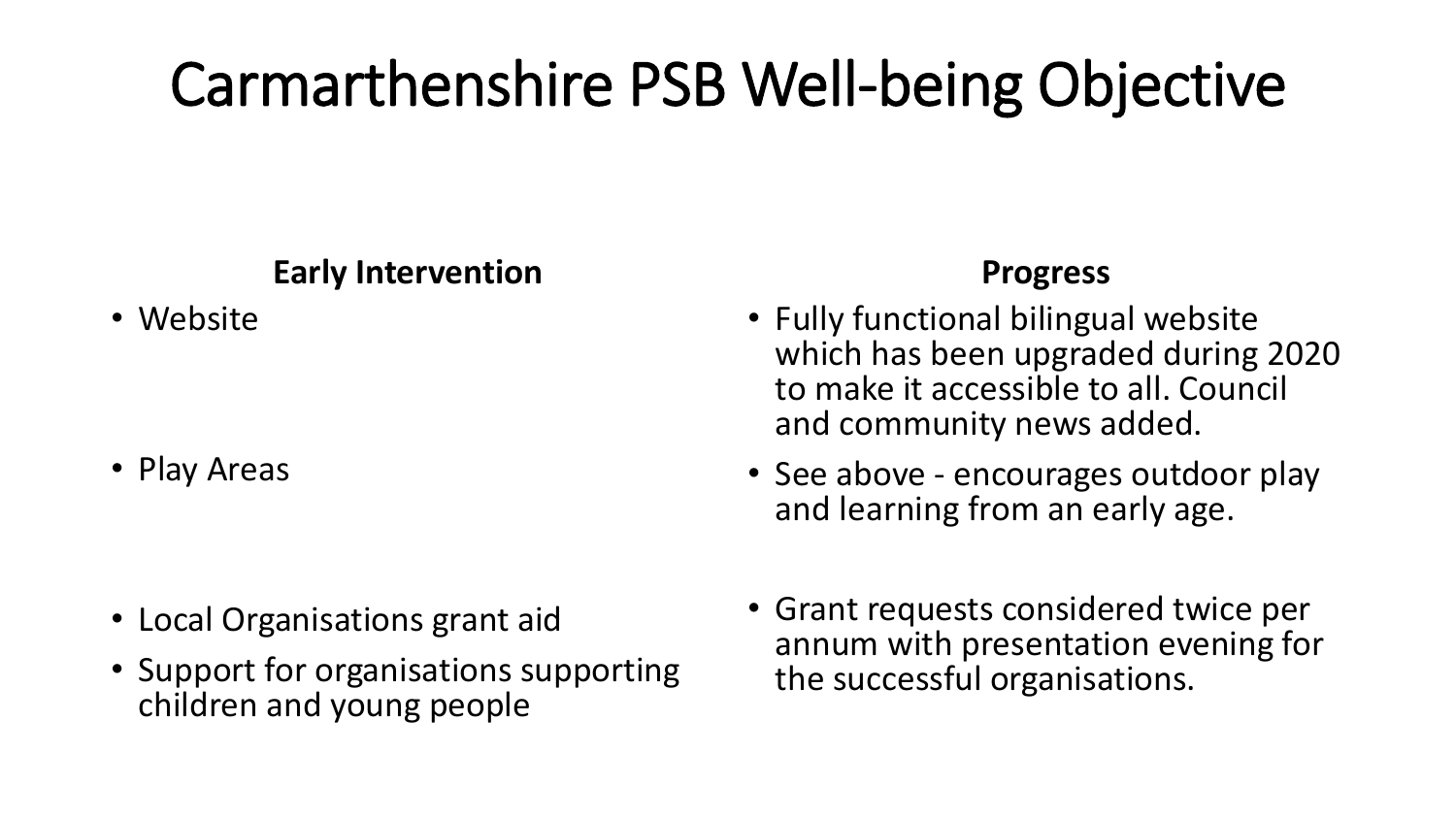#### **Strong connections**

• Heritage

- The Council sees local heritage as useful way to help make connections. There are information boards at Llandybie, Penygroes and Pantllyn
- Pencae'r Eithin Coal dram a reminder of the coal industry which was so prevalent locally.
- Cilyrychen clock returned to Llandybie and placed centrally in the village as a reminder of the industrial history of the Lime Firms at Cilyrychen.
- Support with footpath maintenance for the Heart of Wales walking trail.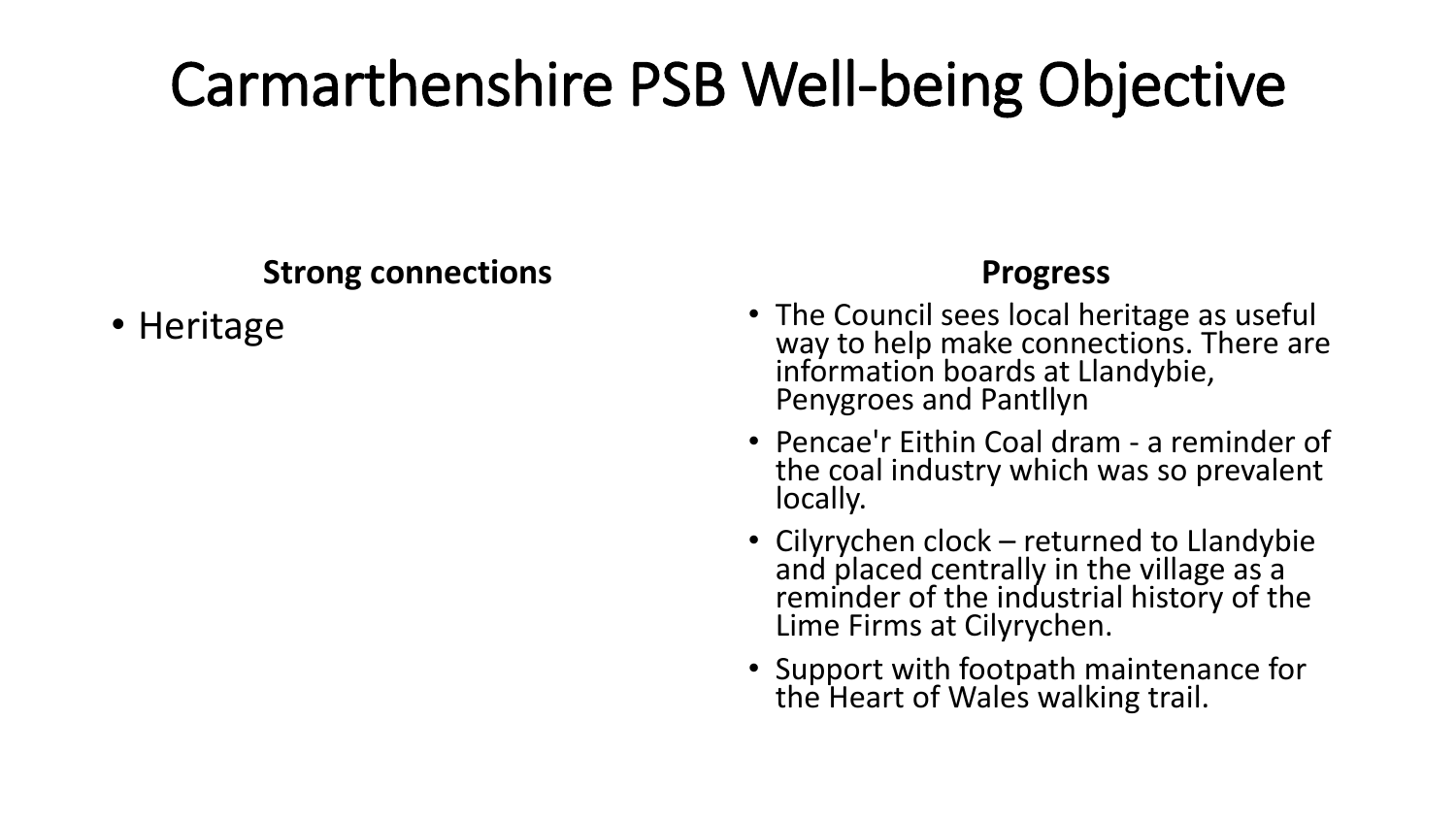#### **Strong connections**

- Community Events
- Supporting Community Facilities

#### • Website

- Support for xmas lights at Llandybie Parish Church.
- Annual grant aid for all local village halls.
- Full maintenance of Llandybie bowling green, tennis courts and pavilion and Saron Juniors FC pitch and changing rooms.
- Public Conveniences at Llandybie and Penygroes open daily.
- New accessible website has been developed and is operational